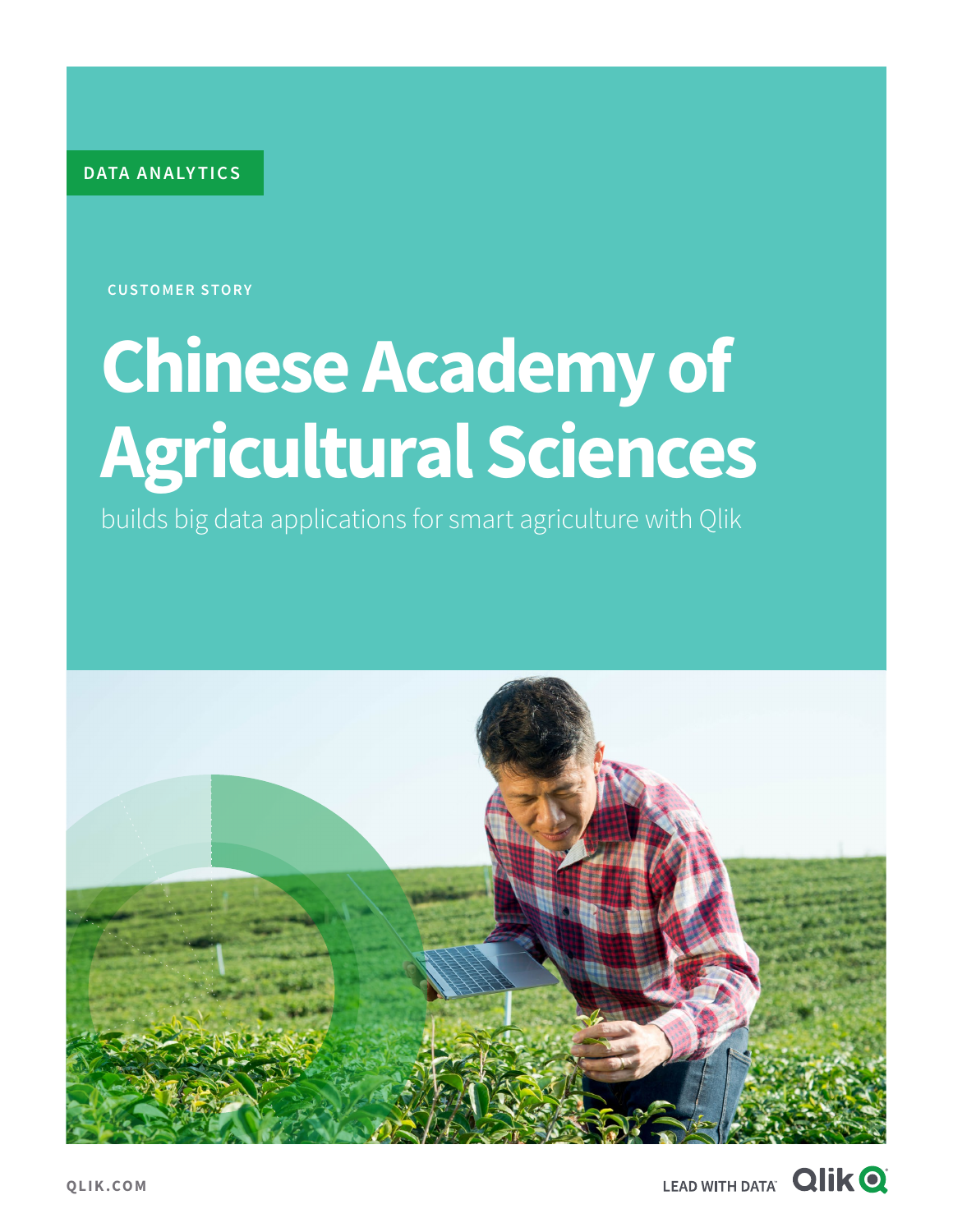

"The Qlik solution is characterized by accessibility and low training costs, which play a significant role in the acceleration of agricultural data insight. It establishes big data applications for smart agriculture."

Cui Yunpeng, Researcher, Agricultural Information Institute, Chinese Academy of Agricultural Sciences

# **Creating a smart agriculture application**

The largest employer of scientific talent in agricultural science and technology in China, with over 5,000 professional employees, the Agricultural Information Institute of the Chinese Academy of Agricultural Sciences (CAAS) is a national innovation center for agricultural IT. It monitors agricultural information, risk analysis, food safety, and data acquisition. Promoting the development of smart agriculture can cut costs and boost efficiency and quality in the development of agriculture and rural areas.

CAAS is in the process of refining big data for smart agriculture through its own application. Developed by CAAS, the application handles heterogeneous data resources from a variety of data sources including local governments, commercial databases, and Internet of Things (IoT).

"Data resource issues have been addressed during the build process but more pressing is the choice of data processing and analyzing tools," says Cui Yunpeng, Researcher, Agricultural Information Institute, Chinese Academy of Agricultural Sciences.

The business intelligence (BI) products previously deployed by CAAS were seen as inadequate. They were generally limited to static data analysis and visualized representation, making it difficult to fulfill in-depth data interaction and analysis. CAAS wanted more specialized and powerful functionality.

### **Solution Overview**

#### **Customer Name**

Agricultural Information Institute, Chinese Academy of Agricultural Sciences

**Industry** Public Sector

**Geography** Beijing, China

**Function** IT, Supply Chain Management

**Business Value Driver**  Reimagined Processes

#### **Challenges**

- Previous solutions weren't adequate for the scalability required for a big data application
- Systemic performance issues with mass data processing
- Opportunity for mapping and report generation to be improved

#### **Solution**

CAAS leveraged Qlik Sense to accelerate the building of big data applications for smart agriculture.

#### **Results**

- Fully mining value from data: users can explore the connections between different datasets to draw conclusions quickly
- Significantly improved performance, geographic information processing, ease of use, and reduced data analysis time from a few months to less than a day
- Accessibility and low training costs reduce the time spent by users on data insights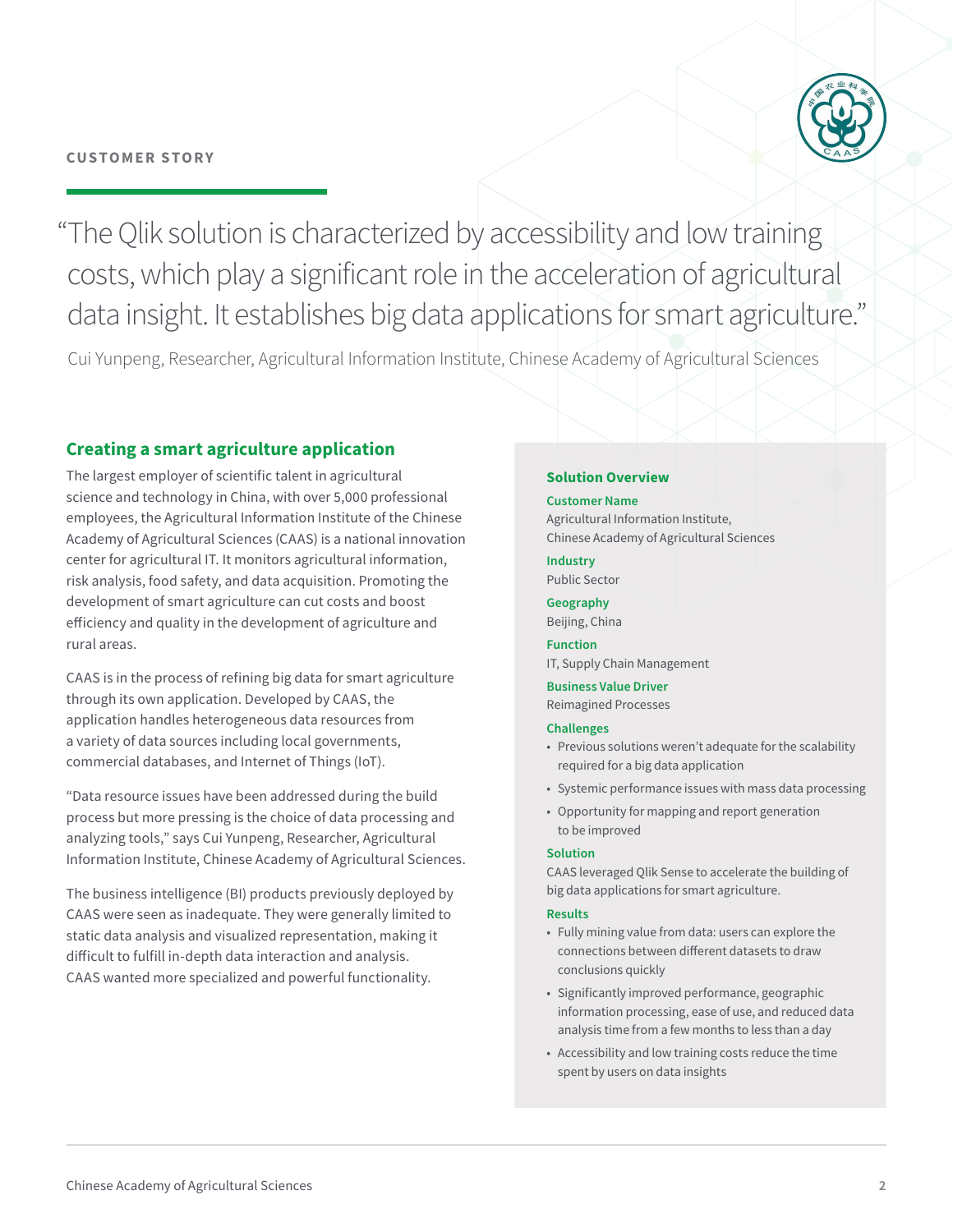With such a huge volume of data, CAAS was concerned about performance load. "We hope the BI products will accelerate the calculation and representation of the mass of data as well as improve the efficiency of data analysis. We also need to fulfill the cleansing and conversion of complex data sources and offer sub-module functions, such as professional mapping. These functions are essential to the platform," Cui Yunpeng explains.

# **AI to drive agile data analysis**

CAAS selected Qlik after an appraisal of BI options from multiple vendors. Seen by CAAS as a benchmark for the new generation visual analysis platform, Qlik Sense helps users make better decisions based on the solution's unique association analysis engine, advanced AI and a scalable multi-cloud architecture.

"Qlik Sense satisfied our demands for enhanced big data processing and data management," states Cui Yunpeng.

Qlik Sense supports in-memory computing, demonstrates outstanding performance and enables quick calculation and representation of mass data, he explains: "Qlik Sense provides a strong data management function which supports our administrative applications. This is highly beneficial to us."

In addition, the scalability of Qlik Sense enables users to perform any analysis via an open API development package and bring them into other applications through its embedded analysis support.

## **Qlik helps CAAS to unleash the power of agricultural data**

Qlik has helped CAAS to deliver big data applications for smart agriculture, allowing it to fully-mine value from a wealth of data.

Qlik Sense is equipped with exploratory and interactive data analysis capabilities to enable users to easily merge and load data, create intelligent visualization files, and drag and drop them to build a variety of analytical applications. Users can explore the connections between different data, draw conclusions quickly and obtain flexible and in-depth data insights.

The advanced analytics platform also improves the efficiency of data analysis. The use of Qlik Sense as the data center significantly improved performance, geographic information processing, and ease of use. Time spent on data analysis has been shortened from a few months to less than a day.

The solution is also accessible, adds Yunpeng. User adoption has been widespread. The simplicity of Qlik Sense enables users to quickly familiarize themselves with the functions of the platform, and independently conduct their data exploration.

"We see the engagement with Qlik as long-term," says Yunpeng.